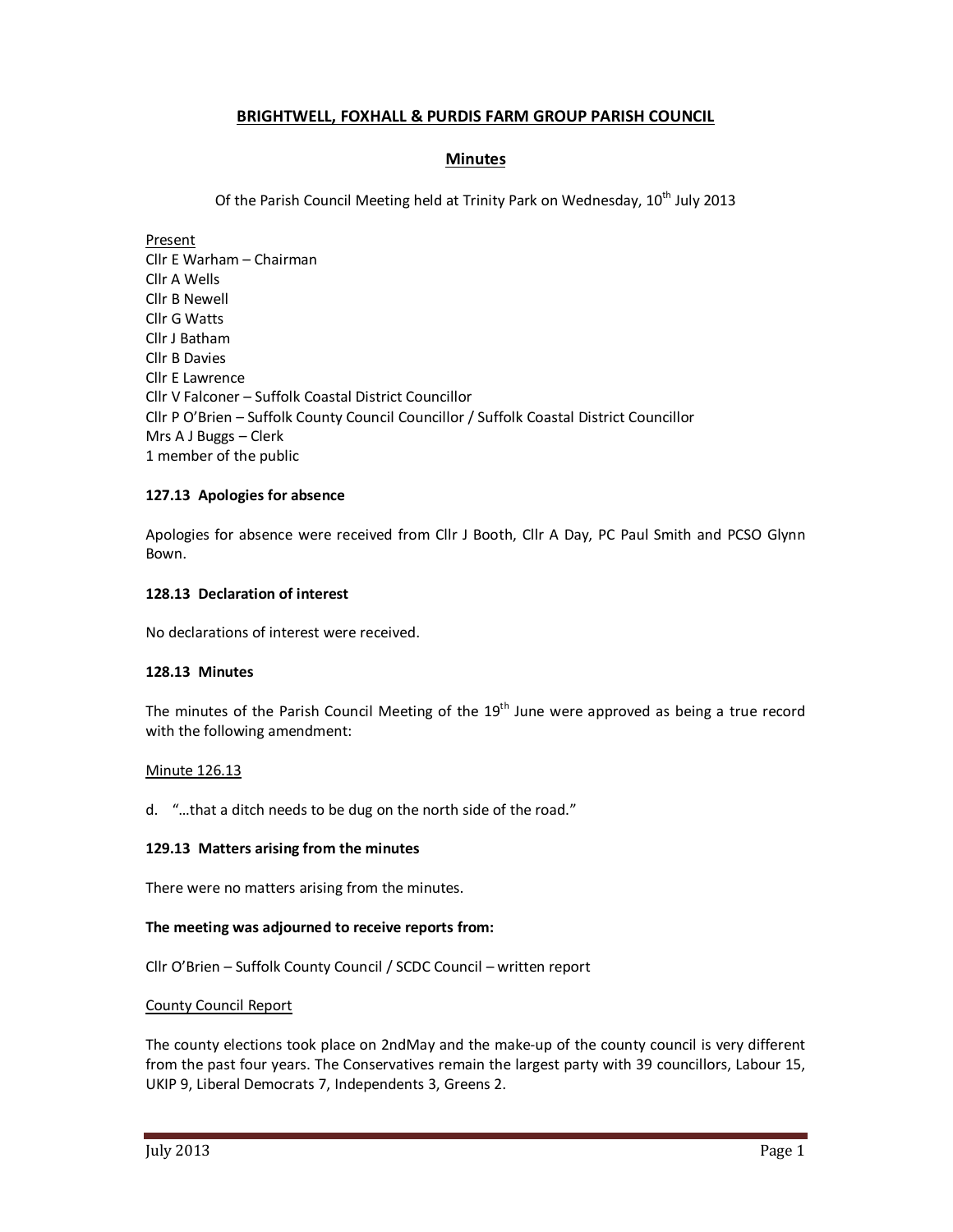I was returned with a 50% majority, over the other candidates, and would like to thank all those who supported me.

Cabinet posts have been allocated and chairmen to the various committees appointed.

The first Full Council meeting took place on held on 23<sup>rd</sup> May.

I have been appointed Assistant Cabinet Member for Public Protection. Public Protection includes; Fire Service, Trading Standards, Drugs and Alcohol and policing issues.

I will also be chairing a Public Protection Committee that will be looking into the work of public protection and suggesting ways to improve the service etc.

On 14<sup>th</sup> May I was 'invited' to attend a Home Affairs Select Committee that was questioning Police Commissioners of 3 areas, Suffolk, West Yorkshire and Lincolnshire. I, and the Chairman of Police and Crime Panels in West Yorkshire and Lincolnshire were asked questions relating to our roles in relation to our Commissioners. It was an interesting experience.

I have had meetings with Chief Fire Officers to bring me up to date on current issues within the fire service.

I shall be chairing the Police and Crime Scrutiny Panel in Lowestoft on  $5<sup>th</sup>$  July that will be asking questions of the Police Commissioner regarding his first 6 months in office. Every Tuesday, Suffolk's Trading Standards team will post a list of product recalls on their blog page.

The Story: The government has confirmed that funding will be available to upgrade the A14 between Cambridge and Huntingdon.

The work to upgrade the A14 will go ahead at a cost estimated at being close to £1.5 billion. It is proposed that this will be funded in part by local authority contributions, together with tolling of the road when completed. SCC's Cabinet will be discussing the issue at its cabinet meeting on  $9<sup>th</sup>$  July with a view to confirming a commitment to provide around £1million to the project over a 25 year period. With current restrictions on public funds, the likelihood is that the tolling of roads will become more commonplace as a means of funding projects, as well as being a means of attracting private investment.

People across Norfolk and Suffolk will be invited to express their views on which proposed transport schemes should benefit from the £39 million being delegated by the government to improve local transport.

The long list includes many familiar proposals, such as improvements to the A12, the four villages bypass, and a third crossing over Lake Lothing. It also contains rail improvements and other transport schemes. More details around this, including the long list, can be seen on this website: http://www.norfolkandsuffolklth.org.uk/

Every Tuesday, Suffolk's Trading Standards team will post a list of product recalls on their blog page.

The initiative comes as a survey shows that one person is killed every seven days by an electrical accident, partly because they have not picked up the fact that the product in question has been recalled by the manufacturer. In one survey, the average success rate of a product recall was found to be just between 10 and 20%.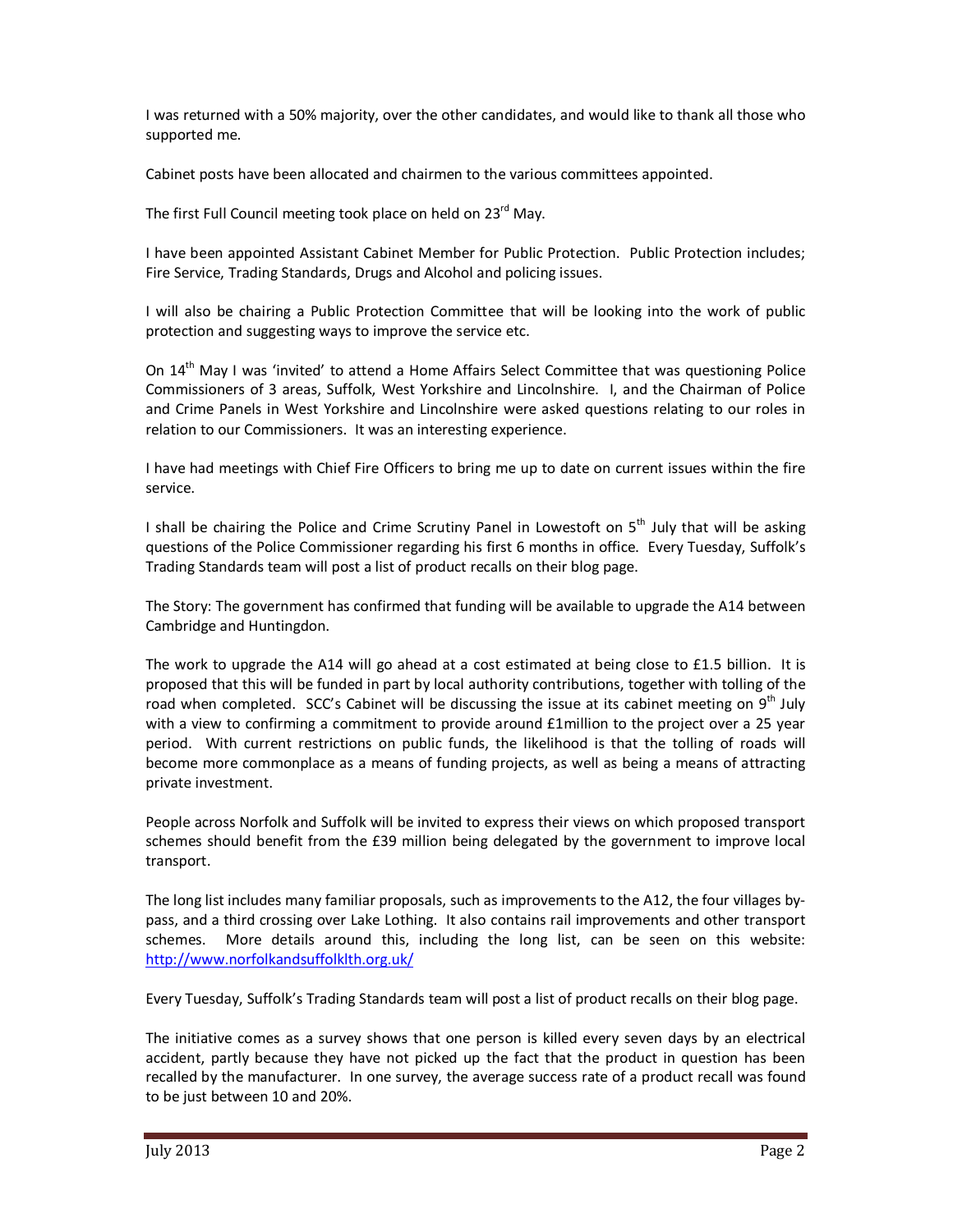Every Tuesday trading standards officers will be posting recalls on their blog page and sending the information to all those already signed up via social media, encouraging everyone to find five minutes to check if they have a recalled product. Most recalls only require the product to be returned to the store for a refund. Large domestic products will be collected or made safe by the manufacturer, often with a simple repair that can be completed without needing to take the product away.

Locality grant is now available.

### District Council Report

A special Full Council meeting is to be held  $5<sup>th</sup>$  July to agree the adoption of Core Strategy document that has been modified by the Inspector (my response attached).

A site visit to Foxborrow Farm took place  $26<sup>th</sup>$  June. This was an opportunity to see the extent and situation of solar panels that are to be proposed in a forthcoming application.

### Adoption of Core Strategy

It will come as no surprise to members that I must vote against adoption of the Core Strategy.

For the past 7 years I have argued, from the very beginning, against sighting of, first 1,000 homes at AP, and the current increase to 2,000. The increase to 2,000 in2009 was not accompanied by a Sustainability Assessment. This omission was only rectified in 2011 and certainly did not help local public relations or the public's perception of SCDC!!

I can't agree with the inspector's view that the transport studies done on the A12/A14 ie to improve junctions and offer alternatives to private cars are sufficient to negate the impact of 4,000 dwellings, to date, on the Felixstowe Peninsula. Further, the Core Strategy Management Policies document states, in vague terms, that long term solutions are required for the Orwell Bridge. I have flagged up the Orwell bridge from day one of the Core Strategy and it is beyond galling to read of the scant importance upon which it is viewed, especially as it is the only artery in and out of Felixstowe Port.

I believe that adopting a policy that includes sighting such large developments on the Felixstowe Peninsula will have irreversible consequences for the AONB and the wider environment. I remain unconvinced that adequate measures will be adopted to protect Waldringfield and neighbouring villages from the impact of visitors to this outstanding area of the district.

Cllr V Falconer – SCDC District Council – verbal report

Suffolk Police – SNT Co-ordinator PC Paul Smith – written report

Crime Report for the Parishes of Foxhall Purdis and Brightwell for the Period  $19<sup>th</sup>$  June –  $10<sup>th</sup>$  July

FE/13/1023 lorry entered between  $21^{st}$  and  $26^{th}$  June at Orwell Lorry Park and Sat Nav stolen. Enquiries on going.

FE/13/1138 caravan stolen from a property on Bucklesham Road overnight on the  $8<sup>th</sup>$  July. Enquiries on going.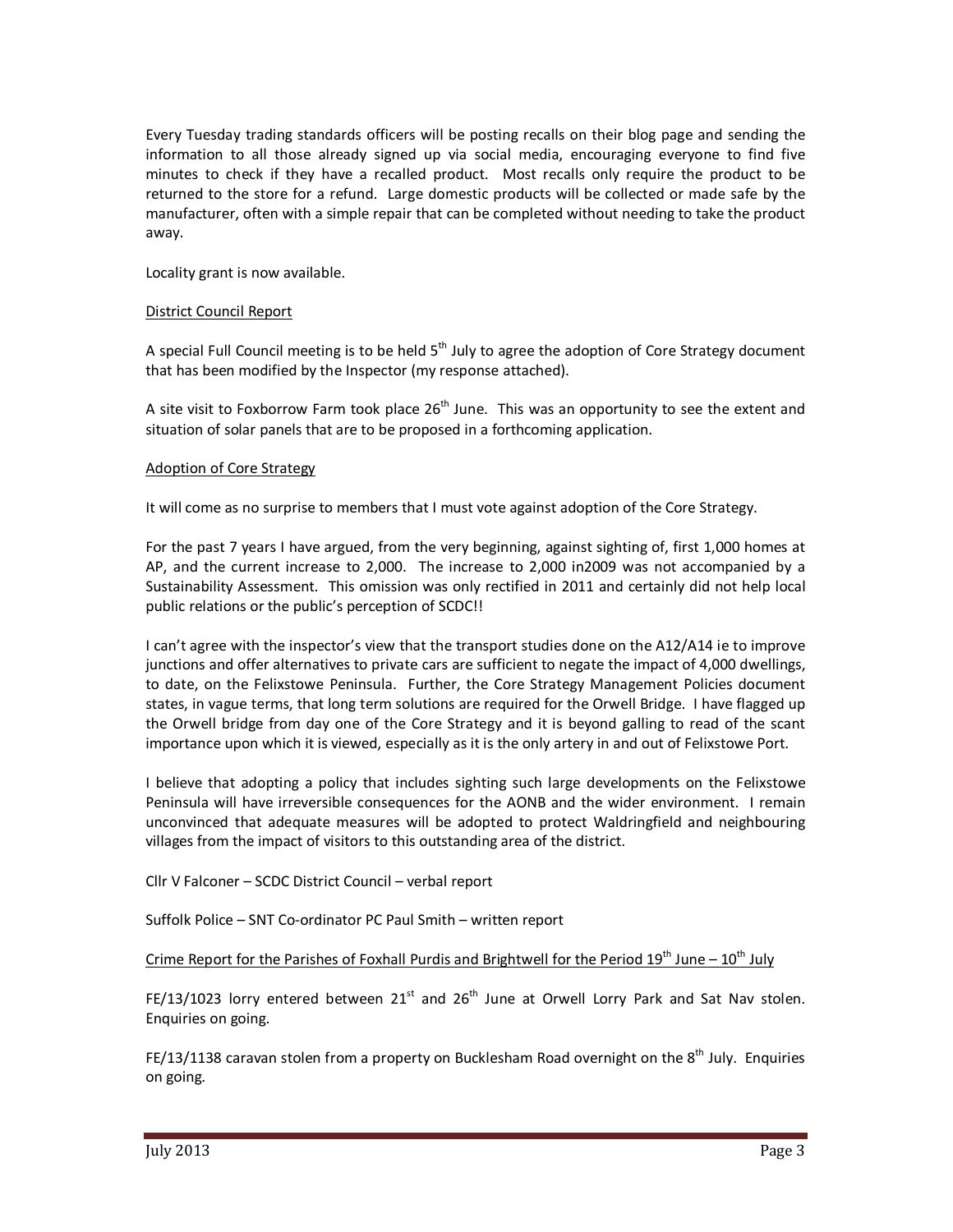5 crimes all of theft reported at Sainsbury's Warren Heath.

Public Forum

1. Mr Burley said that since Cllr Smith's resignation there has been a vacancy on the Parish Council and that Parish Council website should be updated so that the list of councillors shows that there are three vacancies.

### **The meeting was re-convened.**

### **130.13 Clerk's Report**

The Clerk's report had previously been circulated and it was agreed that some of the items should be discussed as per the agenda.

### Rest Centre Training Workshop

Places are available on the Rest Centre Training Workshop on the 15<sup>th</sup> July. The training will take place in the Dove Room at Mid Suffolk District Council in Needham Market. It will be starting at .30 am and finish by 4.00 pm. The training will include a practical and will be the first time that staff training will take place alongside the community volunteers.

Another workshop will be held on the  $17<sup>th</sup>$  September in the Mayor's Parlour in Sudbury and will incorporate health and safety and briefing volunteer.

If anyone is interested in booking a place please let me know.

### Resignation of Jayne Cole SALC

Sadly Jayne Cole will be leaving SALC after 7 years' service on the 2<sup>nd</sup> August. She will be a great loss to the SALC and the county of Suffolk. Parish Councils are invited to make donations to her leaving gift.

Following discussion Cllr Lawrence proposed, seconded Cllr Wells that a donation be made of £25 – all in favour.

## **131.13 Planning**

### Planning Application Considered by the Parish Council

C13/1174 146 Buckleham Road Purdis Farm – Two storey side extension, front extension and single storey rear extension. Erection of detached double garage (demolition of existing garage and conservatory).

Parish Council comments: No objection.

C12/1930 Western Part of Land at Trinity Park and Land at White House Farm Purdis Farm – Outline Application to enable improvement to Trinity Park to include: Residential development public open space and associated infrastructure on 8.9HA on the western boundary of Trinity Park. Two roundabouts to serve Trinity Park on the A1156 Felixstowe Road and relocation of sewage tank from residential development site to Trinity Park.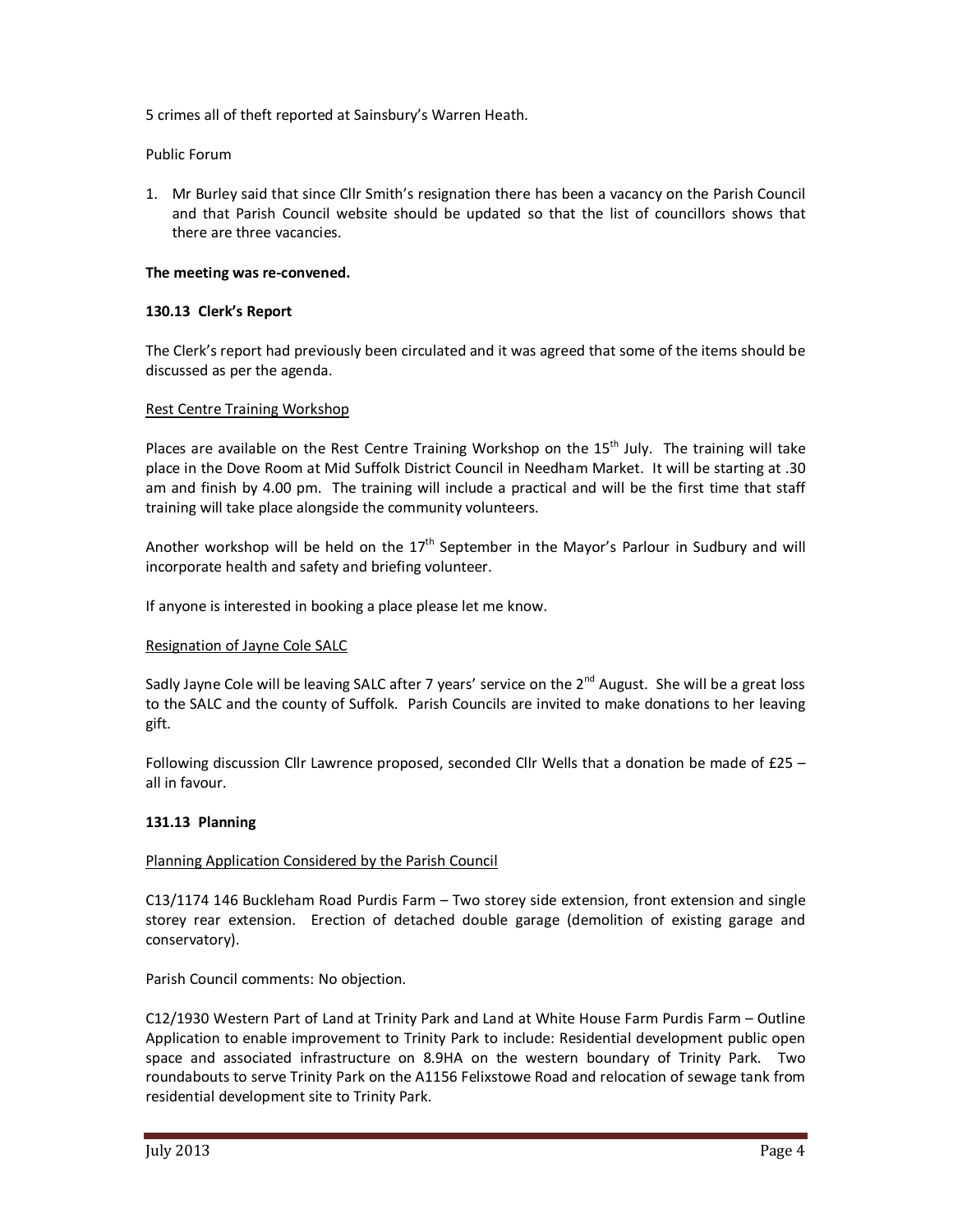### Parish Council comments:

A public meeting was held at 7.00 pm prior to the Parish Council Meeting.

Following discussion the Parish Council said that the Clerk should object to the Planning Application on the grounds of lack of information and clarity on the proposals/plans which have been submitted.

It was agreed that the Clerk should contact Chris Bushby Trinity Park requesting that a meeting is held with the Parish Council as soon as possible to enable them to ask questions and in particular have confirmation of what is going to be the main entrance to Trinity Park.

It was also agreed that the Clerk should post details on the Parish Council website of wording which should be used when replying to Planning Applications and also any relevant documents which may assist residents in submitting their replies. **Action: Clerk** 

### **132.13 Martlesham Neighbourhood Plan**

The Clerk reported that although Martlesham Parish Council had recently held a meeting with Suffolk Coastal District Council there was nothing further to report on the progress.

### **133.13 Renewable Electricity at Foxburrow and Walk Barn Farm**

The Clerk reported that a copy of an email which had been sent to Mosscliffe from Martlesham Parish Council as follows:

- 1. It would like to see all efforts made to 'appropriately' screen the site and if using hedging, for native species to be planted with particular sensitivity to Newbourne Springs, a SSSI which is close to the site.
- 2. It expects that existing wildlife runs would be accommodated in the design and enhanced where possible and that any fencing that is erected would not act as a barrier to the movement of wildlife or be an imposing feature of the landscape.
- 3. It welcomes the plans to introduce sheep to the area which would increase its agricultural productivity and make dust storms less likely than at present on the pig farming and root crop growing fields.
- 4. The Council notes that there is an allotment present on the site at the moment and asks that consideration be given to provide land for allotments (available to residents of Martlesham as well as those of Brightwell, if possible) around the area which will accommodate the wind turbines. It is assumed there will be a water supply available from the nearby existing agricultural land which will be maintained for cleaning the solar panels.
- 5. It hopes that the private supply of electricity to the businesses on Martlesham Heath will be priced to give them a competitive advantage.
- 6. That before planning permission is granted agreement over the cable route be made. MPC would support a permanent underground solution for the cabling.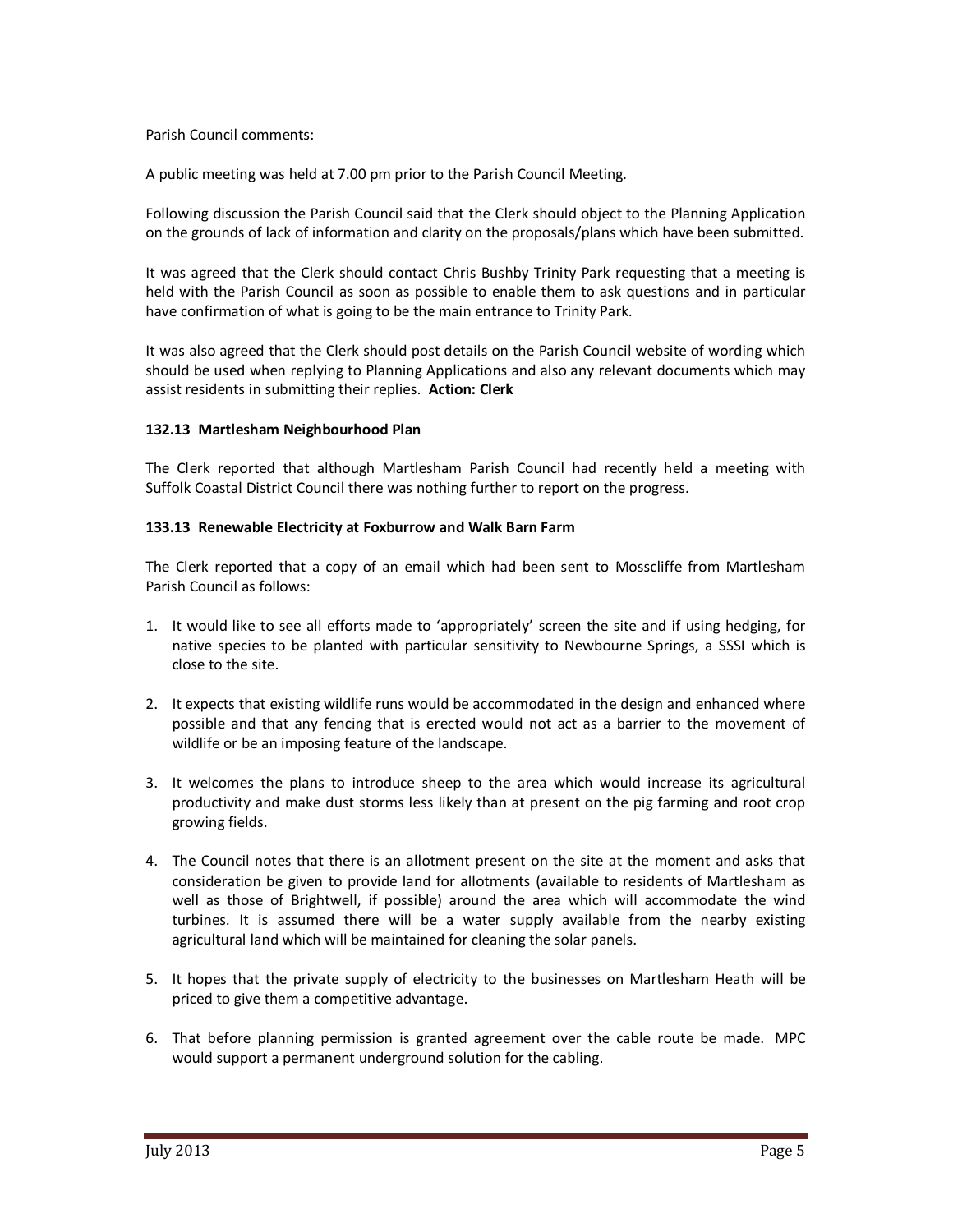7. That this is an informal view and the Parish Council reserves the right to revise or add further comments once it has sight of the formal application."

The Parish Council supported the comments made by Martlesham and it was agreed that the Clerk should write to Mosscliffe with the following comments:

- 1. Brightwell, Foxhall & Purdis Farm Group Parish Council agree with the comments made by Martlesham Parish Council.
- 2. Erection of a mound to screen Newbourne Springs.
- 3. Underground road crossing for cabling.
- 4. Mature trees to be planted to increase height to screen the site.

### **134.13 To discuss purchasing additional grit, dog and waste bins**

It was agreed to defer this item until the next meeting when Cllr Lawrence would be in a position to report back on locations for the siting of additional grit, dog and waste bins. **Action: Cllr Lawrence / Clerk** 

### **135.13 Locality Budget 2013/2014**

The Clerk reported that the Locality Budget for 2013/2014 is £1,900. One suggestion was received for the purchase of two village seats for Purdis Farm.

It was agreed to discuss further at the next meeting. **Action: Clerk** 

### **136.13 Parking Problems – Purdis Farm**

Nothing to report.

### **137.13 Parish Plan**

Cllr Wells reported that the Parish Plan is progressing well but Cllr Day is requesting additional photographs to be included. **Action: All** 

### **138.13 Finance**

Income None

Expenditure Clerk's Salary & Expenses June 2013 **Example 2013 Example 2013 E266.26** 

HMRC – Tax April – June 2013 **E165.20** Donation to Jayne Cole SALC **E25.00** 

Cllr Warham proposed, seconded Cllr Well that the above expenditure is approved – agreed. **Action: Clerk** 

### **139.13 Correspondence**